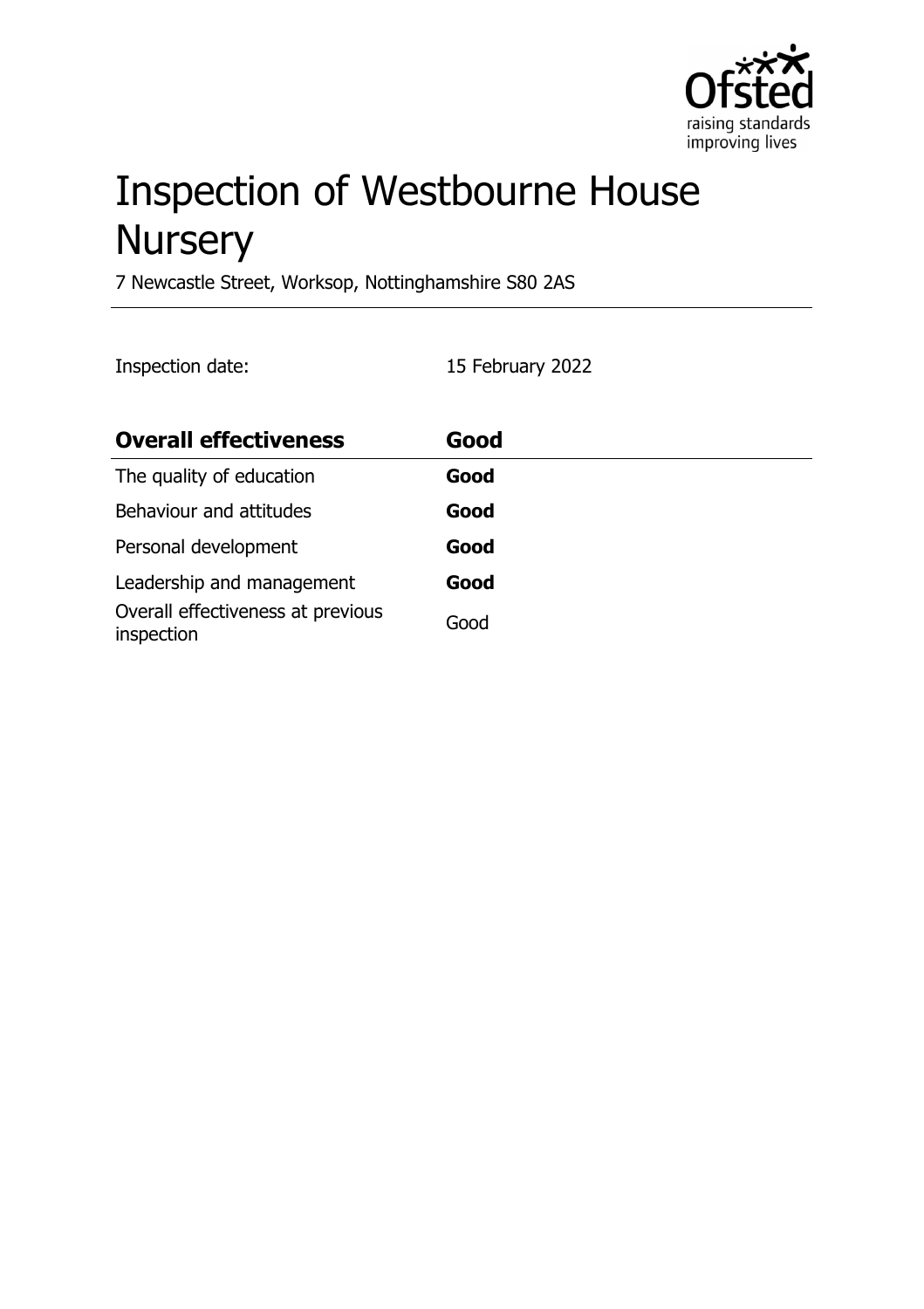

# **What is it like to attend this early years setting?**

#### **The provision is good**

Children are supported effectively by staff to play alongside each other. They cooperate and work well as a team to solve problems. For example, a group of children complete a picture-matching game. They communicate with each other to find the pieces that they need. Children celebrate their achievements and say 'hurray' together as they complete the game. Children are given the time that they need to learn and practise skills. They are encouraged by enthusiastic staff.

Children are confident and happy. They approach visitors and say what they enjoy playing with. Children are encouraged to develop their ideas and there are opportunities for them to follow their own interests. They develop their communication and language and their imagination through role play. For example, younger children offer pretend ice-cream to staff and friends. Staff read the text from the ice-cream container. Children develop ideas by discussing different flavours. Furthermore, their views and opinions are listened to. Menu changes have been made after children voted on new foods that they liked. Children have positive relationships with staff. They ask for help when they need it, and comfort and reassurance are offered to those who are upset. This helps children to feel safe and secure.

### **What does the early years setting do well and what does it need to do better?**

- $\blacksquare$  Staff know the children well. They use what they know to plan activities to support children's development. For example, during a mathematics activity, some children counted puppets, others recognised numbers from their shape, and some received further challenge to write numbers.
- $\blacksquare$  Staff recognise what children might have missed out on during the pandemic. The setting celebrates each child's birthday with a cake and a small party. This is an experience that children may not have had before. It helps them to feel valued and special.
- $\blacksquare$  There are good partnerships with parents. Staff share information to keep children safe. For example, leaflets about online safety help parents to understand the risks. Parents attended a communication and language themed event. They say that they can help their children learn and develop at home because of the ideas given to them.
- Leaders and staff have good partnerships with professionals. Teachers visit to meet children who are due to start school. Children with special educational needs and/or disabilities receive good support from services.
- Staff use a calm and friendly approach when managing unwanted behaviour. They get down to children's level and ask children what they can do to fix the problem for themselves. For example, when children want the same toy, staff ask, 'What can we do to make everyone happy?' Children resolve this by finding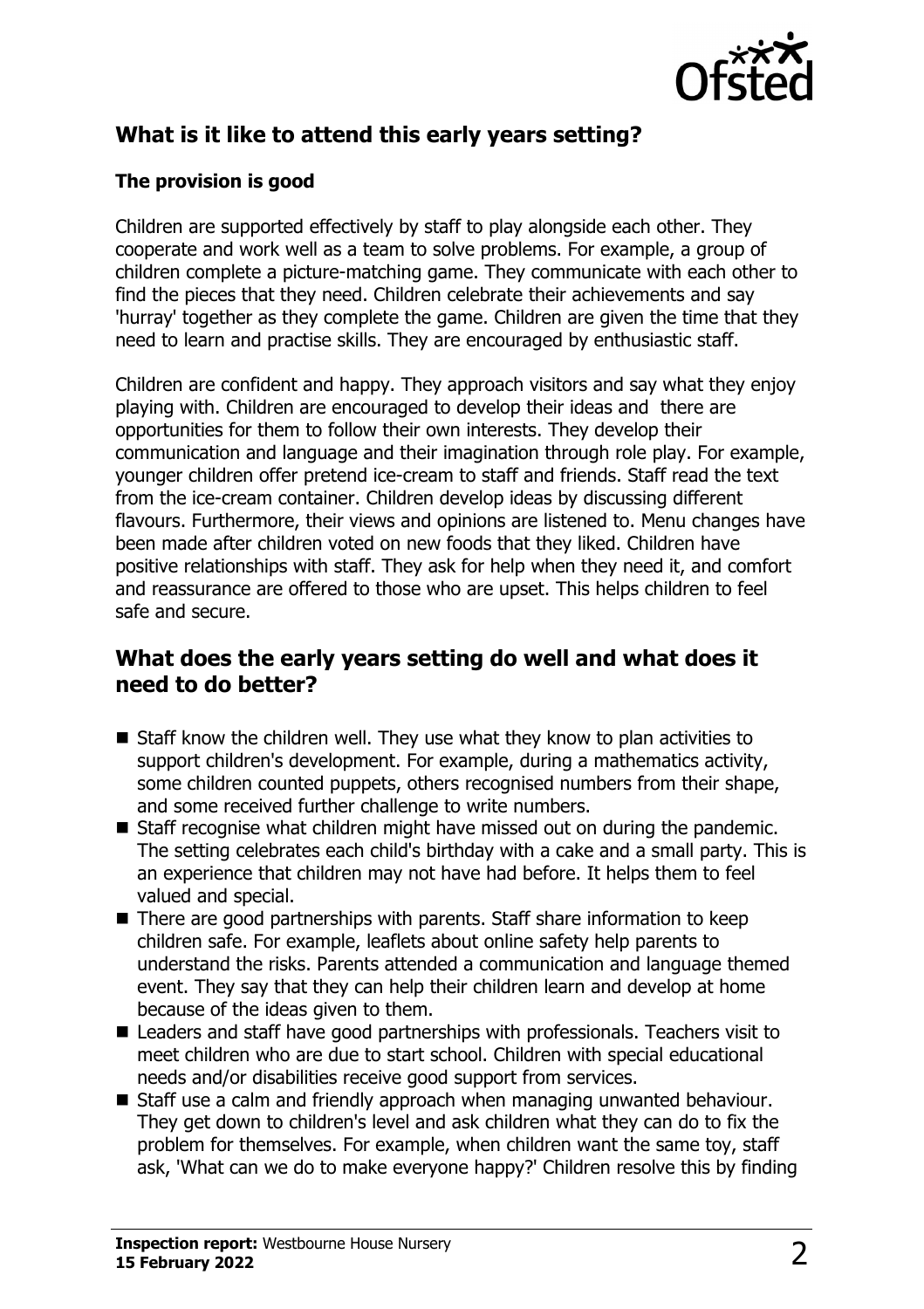

a similar toy.

- Staff have put rules in place to keep children safe, and children follow these. For example, they know to hold the banister as they climb the stairs.
- Children learn about good health and well-being habits. For example, they learn about good oral hygiene through role play with toothbrushes. However, not all children have an appropriate environment for good sleep at rest time.
- Staff encourage children to be independent. For example, two-year-olds feed themselves at lunchtime using cutlery. However, routines are not always consistent. For example, when children eat snacks such as toast, they are not given plates to eat this from. Also, staff do not always role model what they want children to learn from such activities.
- $\blacksquare$  Staff celebrate the individual diversity of children. Books in different languages are available. Children learn through activities which recognise cultural festivals.
- $\blacksquare$  Staff benefit from regular meetings with managers. Managers make sure staff knowledge is up to date through regular training. As a result, staff feel well supported, confident and happy in their roles.
- Leaders use funding to help disadvantaged children learn and develop well. For example, during small-group times, children develop their communication and language.

# **Safeguarding**

The arrangements for safeguarding are effective.

Staff know what to do if they have concerns about a child's safety or well-being. They recognise the signs and signals which may suggest that a child is at risk of harm, and know who to escalate concerns to. Leaders and managers keep up to date with developments in legislation. Relevant information is shared with parents to keep children safe at home, for example around online safety. Performance management systems make sure staff understand their roles and responsibilities. Good partnerships with other agencies mean that families receive the right support when needed. Robust recruitment procedures are in place for staff and volunteers. These include ongoing suitability checks. Risk assessments are in place which keep children safe from harm in the setting.

# **What does the setting need to do to improve?**

#### **To further improve the quality of the early years provision, the provider should:**

- $\blacksquare$  consider the arrangements for sleeping so that children get good-quality rest
- improve the organisation of snack time to ensure children have consistent messages from staff around the expectations for mealtimes.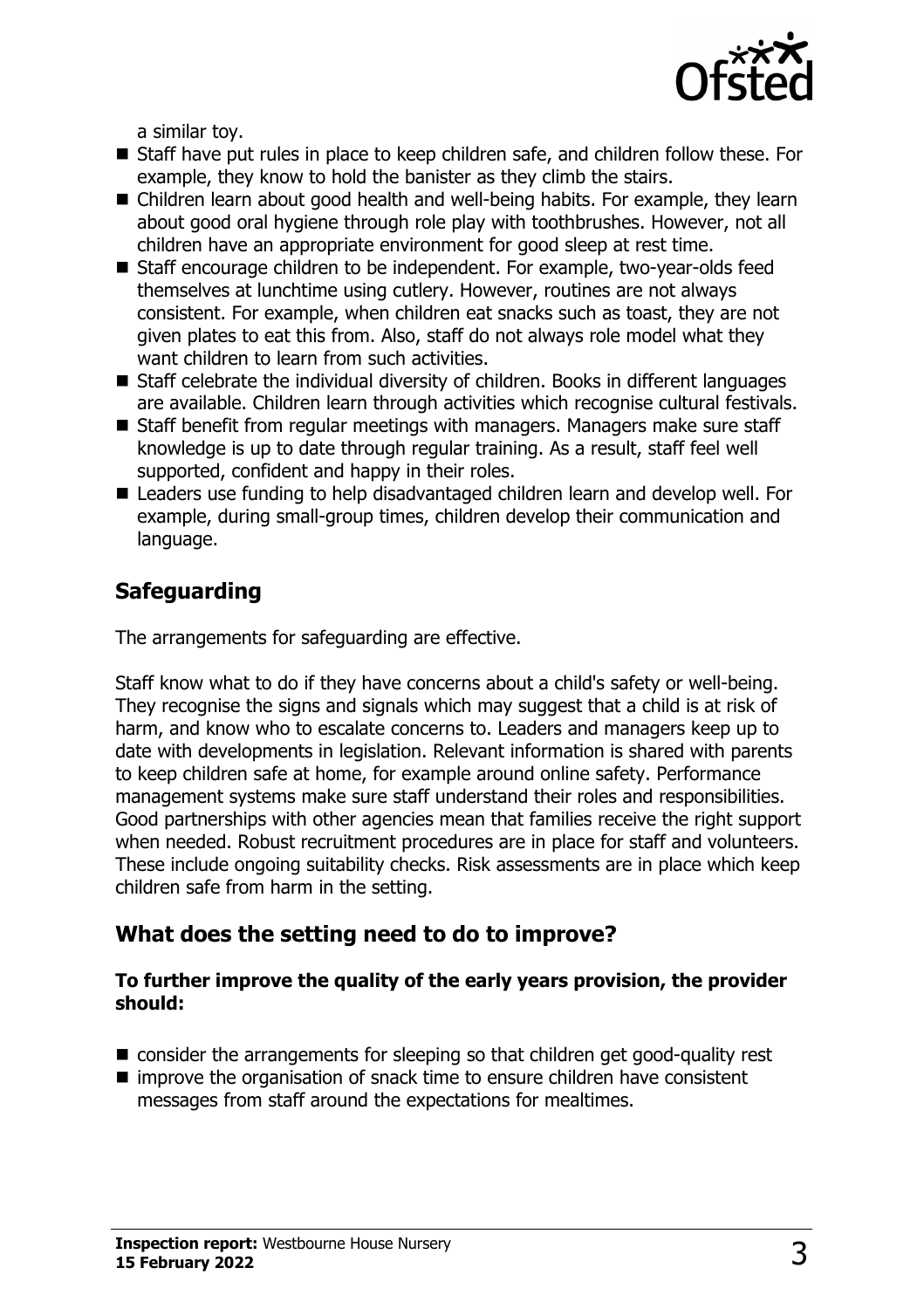

| <b>Setting details</b>                              |                                                                                      |
|-----------------------------------------------------|--------------------------------------------------------------------------------------|
| Unique reference number                             | EY459822                                                                             |
| Local authority                                     | Nottinghamshire County Council                                                       |
| <b>Inspection number</b>                            | 10221387                                                                             |
| <b>Type of provision</b>                            | Childcare on non-domestic premises                                                   |
| <b>Registers</b>                                    | Early Years Register, Compulsory Childcare<br>Register, Voluntary Childcare Register |
| Day care type                                       | Full day care                                                                        |
| Age range of children at time of<br>inspection      | $0$ to 5                                                                             |
| <b>Total number of places</b>                       | 40                                                                                   |
| Number of children on roll                          | 76                                                                                   |
| Name of registered person                           | Westbourne House Nursery Ltd                                                         |
| <b>Registered person unique</b><br>reference number | RP905973                                                                             |
| <b>Telephone number</b>                             | 01909 470 330                                                                        |
| Date of previous inspection                         | 27 October 2016                                                                      |

## **Information about this early years setting**

Westbourne House Nursery registered in 2013 and is located in Worksop, Nottinghamshire. The nursery employs 13 members of childcare staff. Of these, 11 hold appropriate early years qualifications at level 3, and two hold level 6, including one with early years professional status. The nursery opens Monday to Friday and all year round, with the exception of a week at Christmas and all bank holidays. Sessions are from 8am until 5.45pm. The nursery also offers an after-school and holiday care club. It provides funded early education for two-, three- and four-yearold children.

## **Information about this inspection**

**Inspector** Charlotte Whalley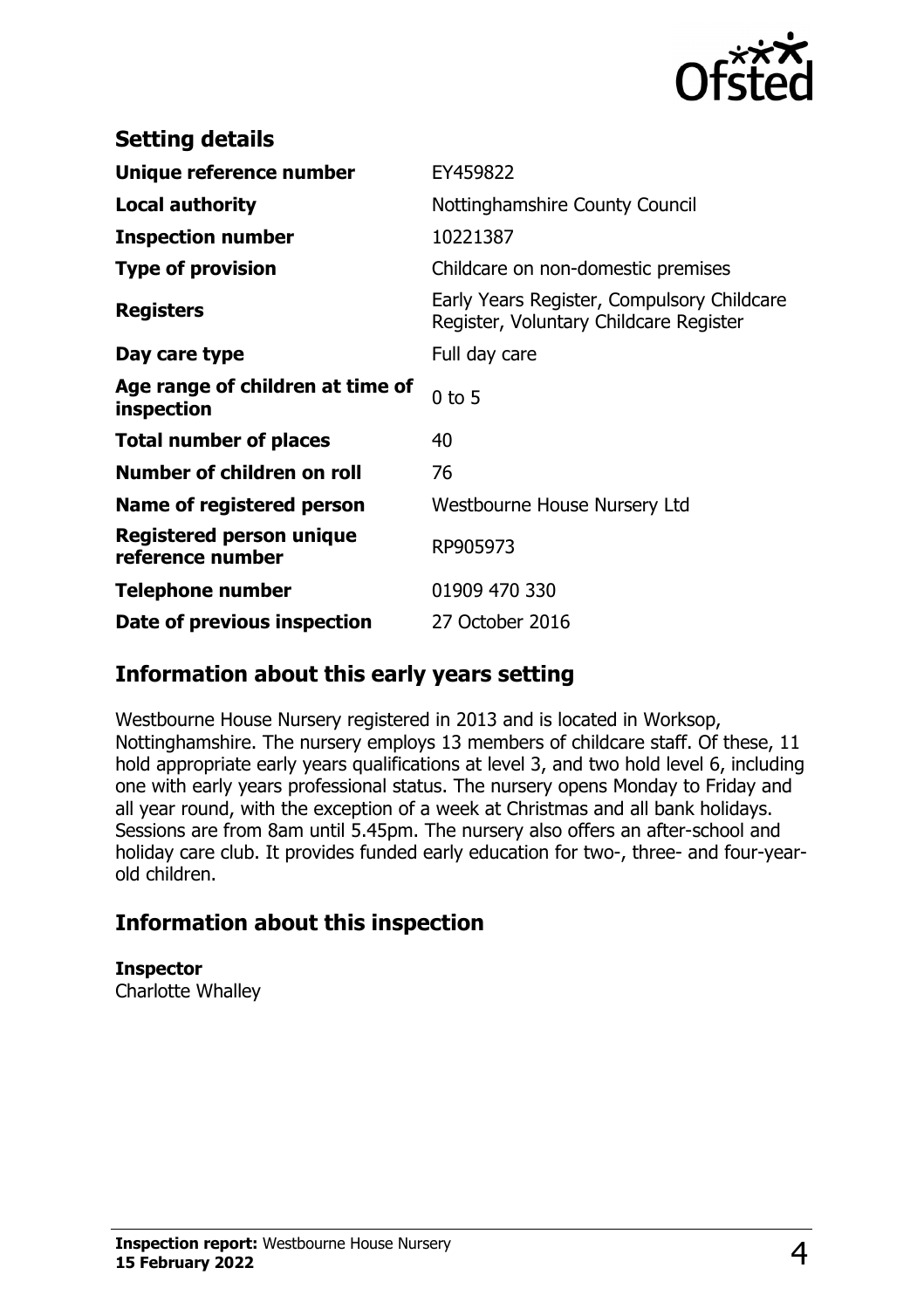

#### **Inspection activities**

- $\blacksquare$  This was the first routine inspection the provider received since the COVID-19 pandemic began. The inspector discussed the impact of the pandemic with the provider and has taken that into account in their evaluation of the provider.
- $\blacksquare$  The manager and the inspector completed a learning walk together of all areas of the setting and discussed the early years curriculum.
- $\blacksquare$  Children confidently communicated with the inspector during the inspection.
- $\blacksquare$  The inspector observed the quality of education being provided, indoors and outdoors, and assessed the impact that this was having on children's learning.
- $\blacksquare$  The inspector carried out a joint observation of a group activity with the manager.
- $\blacksquare$  The inspector spoke to three parents during the inspection and took account of their views.
- $\blacksquare$  The inspector spoke to staff at appropriate times throughout the inspection.
- The inspector looked at relevant documentation and reviewed evidence of the suitability of staff working in the nursery.

We carried out this inspection under sections 49 and 50 of the Childcare Act 2006 on the quality and standards of provision that is registered on the Early Years Register. The registered person must ensure that this provision complies with the statutory framework for children's learning, development and care, known as the early years foundation stage.

If you are not happy with the inspection or the report, you can [complain to Ofsted](http://www.gov.uk/complain-ofsted-report).